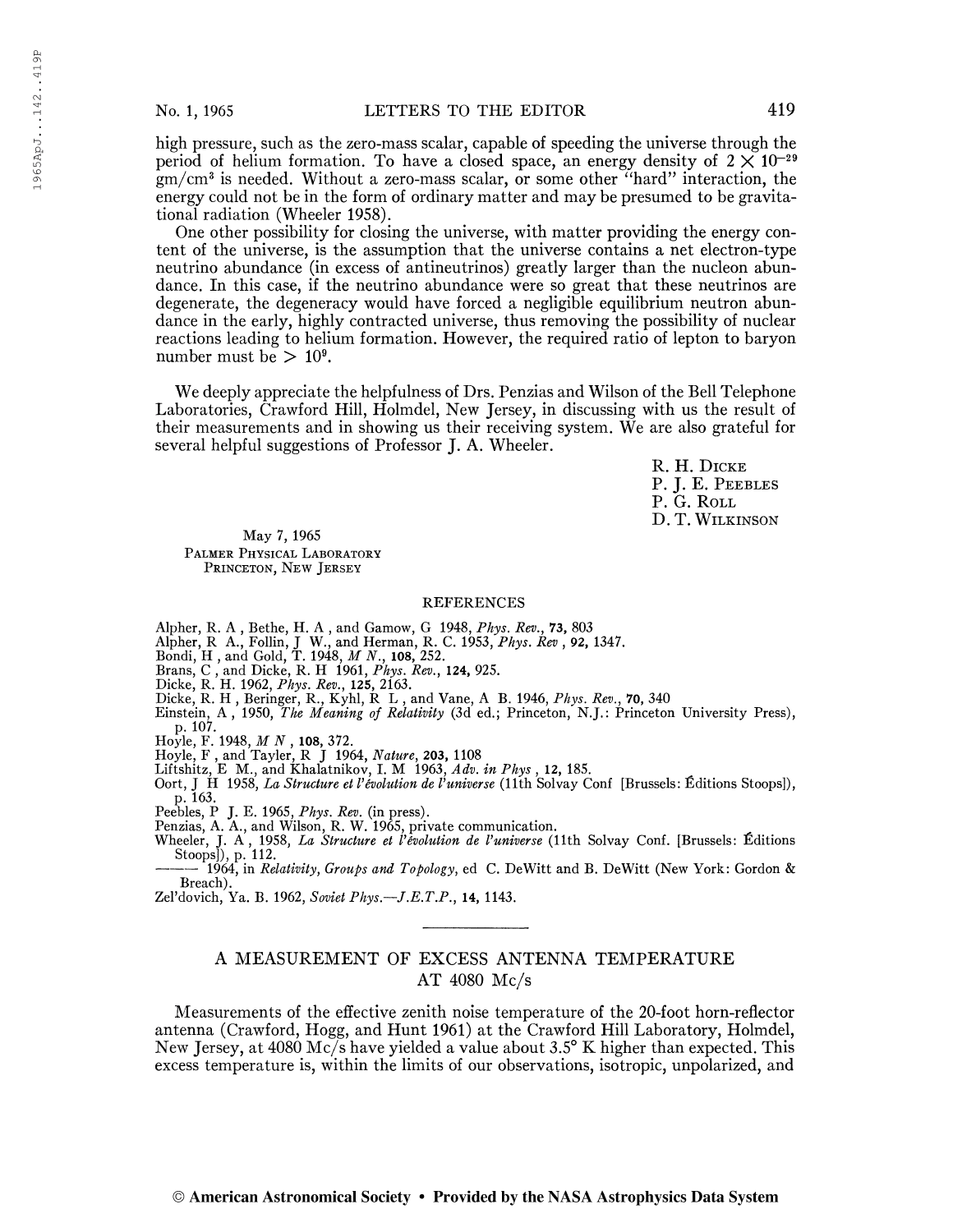free from seasonal variations (July, 1964-April, 1965). A possible explanation for the observed excess noise temperature is the one given by Dicke, Peebles, Roll, and Wilkinson (1965) in a companion letter in this issue.

The total antenna temperature measured at the zenith is  $6.7^{\circ}$  K of which 2.3° K is due to atmospheric absorption. The calculated contribution due to ohmic losses in the antenna and back-lobe response is 0.9° K.

The radiometer used in this investigation has been described elsewhere (Penzias and Wilson 1965). It employs a traveling-wave maser, a low-loss (0.027-db) comparison switch, and a liquid helium-cooled reference termination (Penzias 1965). Measurements were made by switching manually between the antenna input and the reference termination. The antenna, reference termination, and radiometer were well matched so that a round-trip return loss of more than 55 db existed throughout the measurement; thus errors in the measurement of the effective temperature due to impedance mismatch can be neglected. The estimated error in the measured value of the total antenna temperature is  $0.3^{\circ}$  K and comes largely from uncertainty in the absolute calibration of the reference termination.

The contribution to the antenna temperature due to atmospheric absorption was obtained by recording the variation in antenna temperature with elevation angle and employing the secant law. The result,  $2.3^{\circ} \pm 0.3^{\circ}$  K, is in good agreement with published values (Hogg 1959; DeGrasse, Hogg, Ohm, and Scovil 1959; Ohm 1961).

The contribution to the antenna temperature from ohmic losses is computed to be  $0.8^{\circ} \pm 0.4^{\circ}$  K. In this calculation we have divided the antenna into three parts: (1) two non-uniform tapers approximately <sup>1</sup> m in total length which transform between the  $2\frac{1}{2}$ -inch round output waveguide and the 6-inch-square antenna throat opening; (2) a double-choke rotary joint located between these two tapers; (3) the antenna itself. Care was taken to clean and align joints between these parts so that they would not significantly increase the loss in the structure. Appropriate tests were made for leakage and loss in the rotary joint with negative results.

The possibility of losses in the antenna horn due to imperfections in its seams was eliminated by means of a taping test. Taping all the seams in the section near the throat and most of the others with aluminum tape caused no observable change in antenna temperature.

The backlobe response to ground radiation is taken to be less than  $0.1^{\circ}$  K for two reasons: (1) Measurements of the response of the antenna to a small transmitter located on the ground in its vicinity indicate that the average back-lobe level is more than 30 db below isotropic response. The horn-reflector antenna was pointed to the zenith for these measurements, and complete rotations in azimuth were made with the transmitter in each of ten locations using horizontal and vertical transmitted polarization from each position. (2) Measurements on smaller horn-reflector antennas at these laboratories, using pulsed measuring sets on flat antenna ranges, have consistently shown a back-lobe level of 30 db below isotropic response. Our larger antenna would be expected to have an even lower back-lobe level.

From a combination of the above, we compute the remaining unaccounted-for antenna temperature to be 3.5°  $\pm$  1.0° K at 4080 Mc/s. In connection with this result it should be noted that DeGrasse et al. (1959) and Ohm (1961) give total system temperatures at 5650 Mc/s and 2390 Mc/s, respectively. From these it is possible to infer upper limits to the background temperatures at these frequencies. These limits are, in both cases, of the same general magnitude as our value.

We are grateful to R. H. Dicke and his associates for fruitful discussions of their results prior to publication. We also wish to acknowledge with thanks the useful comments and advice of A. B. Crawford, D. C. Hogg, and E. A. Ohm in connection with the problems associated with this measurement.